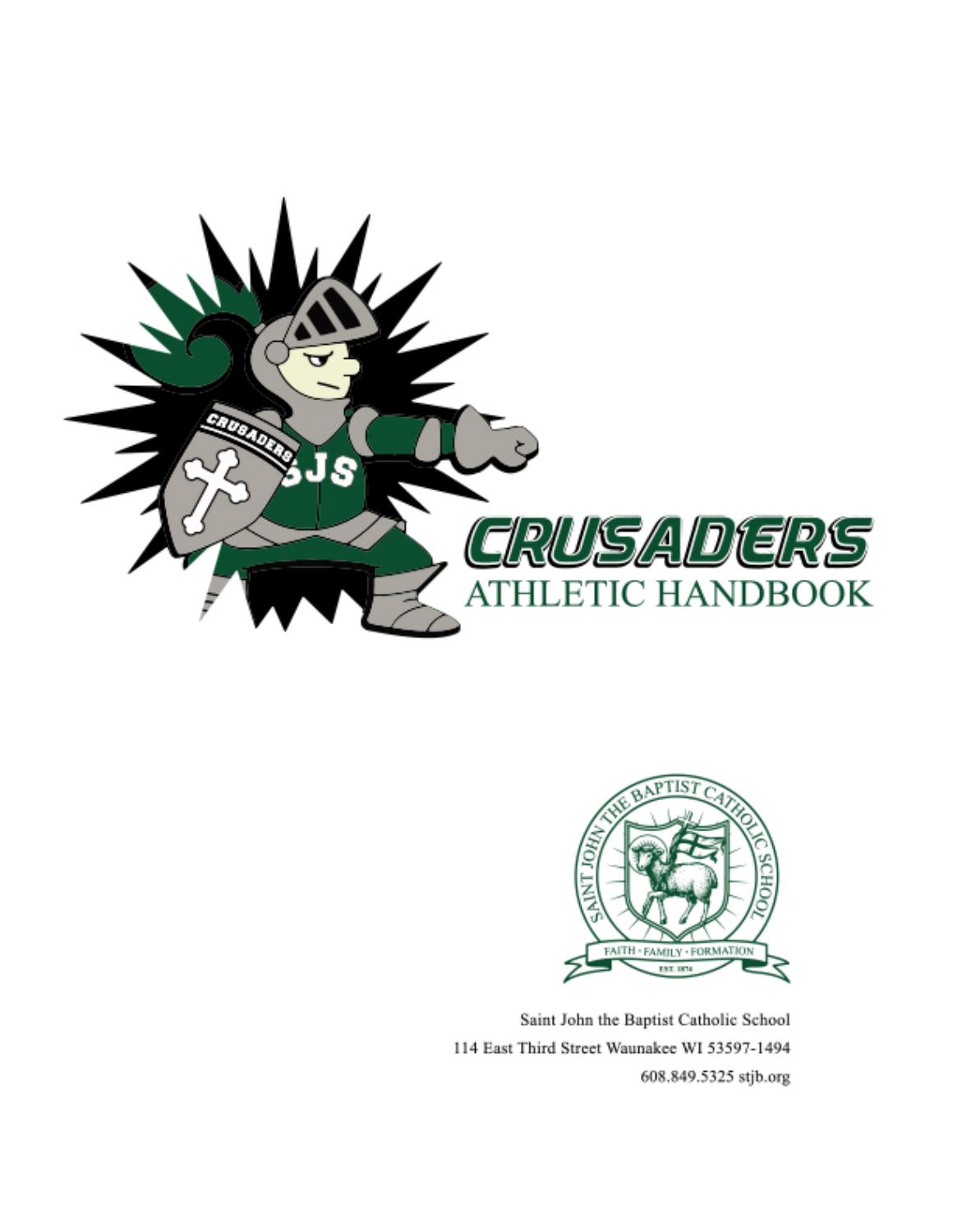

# SJS Athletic Program

#### Preface

This handbook is a resource for parents, coaches, and student athletes. Parents should take the time to carefully read and discuss the contents with their children. Coaches need to be familiar with the philosophy and policies of Saint John School and discuss them with their players.

Saint John School is a member of the Madison Area Independent Sports League (MAISL). Go to http://www.maislathletics.org/ for all league information.

#### Mission Statement of the Athletic Program

"The Mission of Saint John the Baptist Catholic School is to empower our students to be faithful Catholics, by nurturing and educating each individual to become compassionate leaders in an everchanging global community."

### Philosophy of the Athletic Program

We believe that teaching teamwork, good sportsmanship, skill development, having fun and encouraging positive self-esteem are of primary importance in athletics, which will enhance the competitive experience. At Saint John School we believe that athlete programming should:

- 1. Be a complement to the educational program
- 2. Help boys and girls develop a Christian attitude toward competition and cooperation
- 3. Help boys and girls develop physically, mentally and emotionally
- 4. Develop a sense of teamwork and cooperation

# Objectives of the Athletic Program

The specific objectives of the sports program include:

- 1. To help promote the goals and purpose of the school
- 2. To learn the rules of the game essential to playing and being a knowledgeable fan
- 3. To increase the ability to think both as an individual and as a member of a group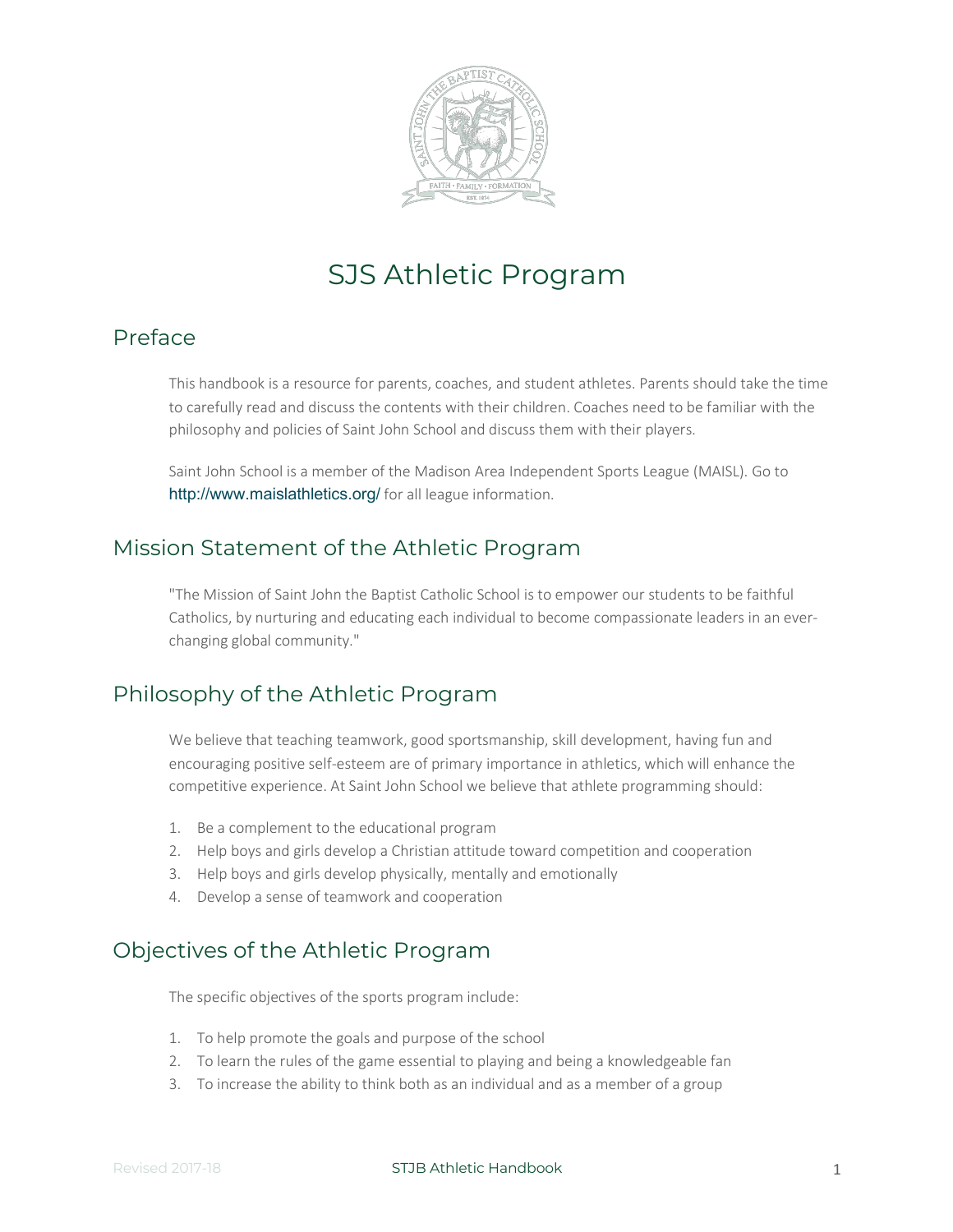

- 4. To improve motor skills
- 5. To see the need for better health and physical fitness
- 6. To learn to make proper decisions under pressure
- 7. To apply moral and ethical standards
- 8. To be socially competent and realize the value of rules

### Athletics Committee

The Athletic program is overseen by a paid Athletic Director, volunteer committee members and school representatives. The SJAA is a subcommittee of the Education Commission and meets seasonally during the school year. Meetings are led by the Athletic Director.

### Athlete Playing Time

During the elementary school years playing is what makes a child feel part of the team. At Saint John School, all children who participate in scheduled practices and who are not sanctioned (disciplinary, academic) will play in each game. If an athlete cannot play for disciplinary or academic reasons, this should be communicated to player, parents, coach and principal. Diocesan and Saint John regulations state: "a goal to work toward, is that each child should play a minimum of one-fourth the total game and that coaches should not let winning influence their discretion in determining actual playing time." Refer to MAISL guidelines for more information.

#### Expectations of Parents

- 1. Parents should emphasize that sports are only a part of life, and, winning as well as losing are opportunities for learning.
- 2. Parents are expected to have their athlete(s) to practices/games on time and pick athlete(s) up on time.
- 3. Parents are expected to inform coaching staff of any special concerns they have about their child relating to health issues (asthma, injury, illness, etc.) and inform coaches if their child will miss a practice or game.
- 4. Parents are expected to attend mandatory meetings.
- 5. Parents are required to assist the Athletic Association by volunteering during each sporting season. (See specific requirements in Volunteer section.)
- 6. Parents are expected to demonstrate good sportsmanship at all times.
- 7. Parents should not interfere with their child's team by criticizing the coach or other players, publicly or privately. Complaints or suggestions about the team should follow a chain of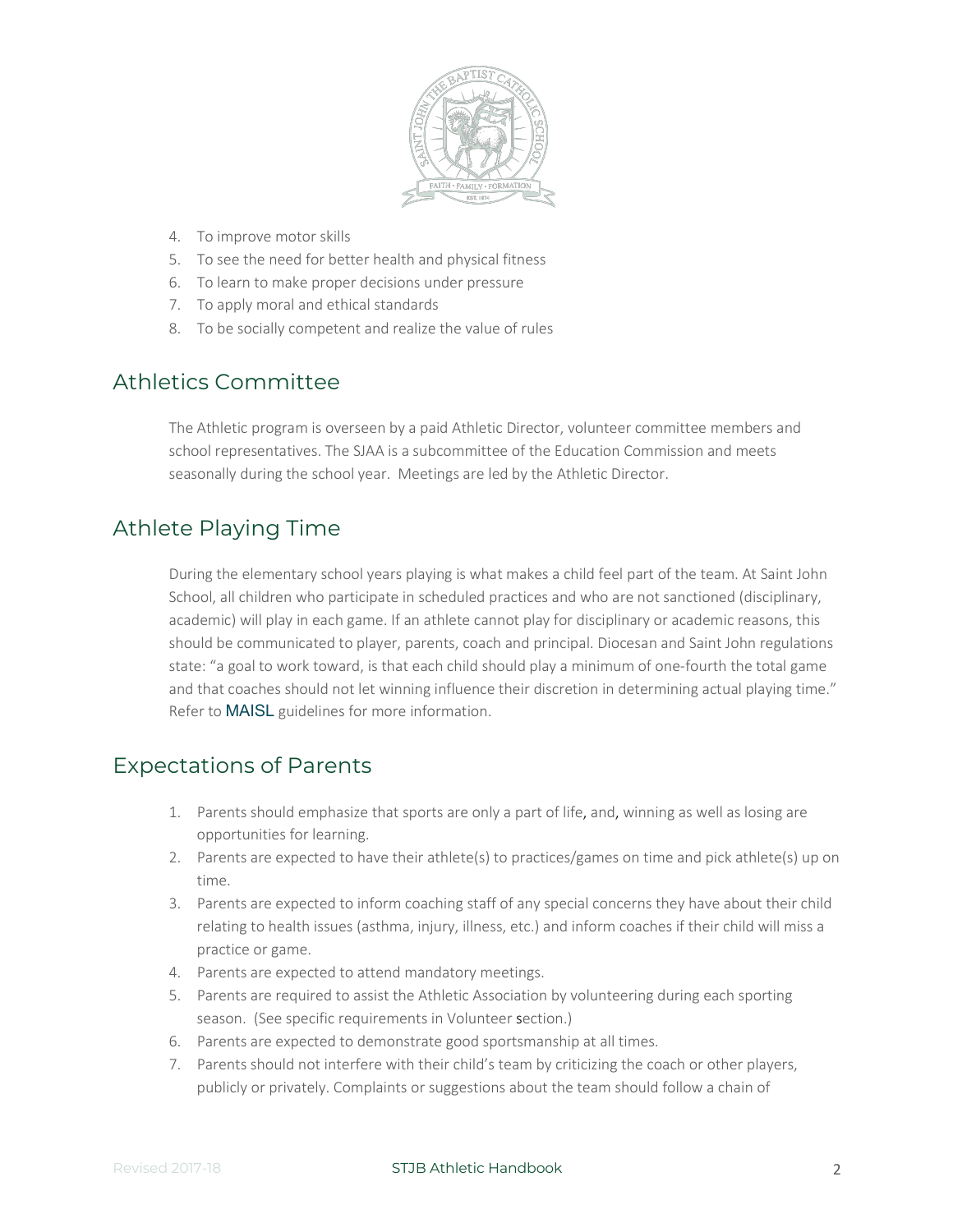

command. Parent should talk with the coach 24 hours after an issue, and if necessary, to the Athletic Director.

- 8. Parents are not permitted to challenge calls or criticize referees during games. MAISL rules prohibit parents and coaches from challenging calls, and, authorize referees to assess technical fouls or remove spectators from the contest for unsportsmanlike conduct.
- 9. Parents are required to properly maintain athlete's uniform by following washing instructions and return uniform at season's end in a timely manner.

# Expectations of Coaches

- 1. Coaches are required to display and exemplify Christian values at all times.
- 2. Coaches are expected to treat each player as an individual, remembering the wide range of emotional and physical development for the same age group.
- 3. Coaches are expected to communicate with players and parents at the beginning of the season to explain their expectations regarding: conduct, practice, facility use and responsibility. Additionally, coaches are expected to express to parents that "winning" is not the sole factor in determining actual playing time.
- 4. Coaches are expected to inform parents, in a timely manner, if there are problems regarding their child and enlist their support for resolution.
- 5. Coaches are required to use discretion and respect confidentiality when dealing with the individual athletes and parents.
- 6. Coaches are required to verify that only players on the principal approved roster are participating in practices/games.

# Expectations of Athletes

Student athletes must understand participation in school athletics is a privilege, not a right.

- 1. Students are expected to act in a Christian manner when addressing coaches, team members, and opponents.
- 2. Students are required to learn the rules of the game and understand their responsibility as a member of a team.
- 3. Students should have fun, be a good sport and play to the best of your abilities at practices and games.
- 4. Students are required to arrive at games/practices on time and inform coaches if they will miss a practice/game.
- 5. Students are expected to play as a team and should encourage their teammates to do the same.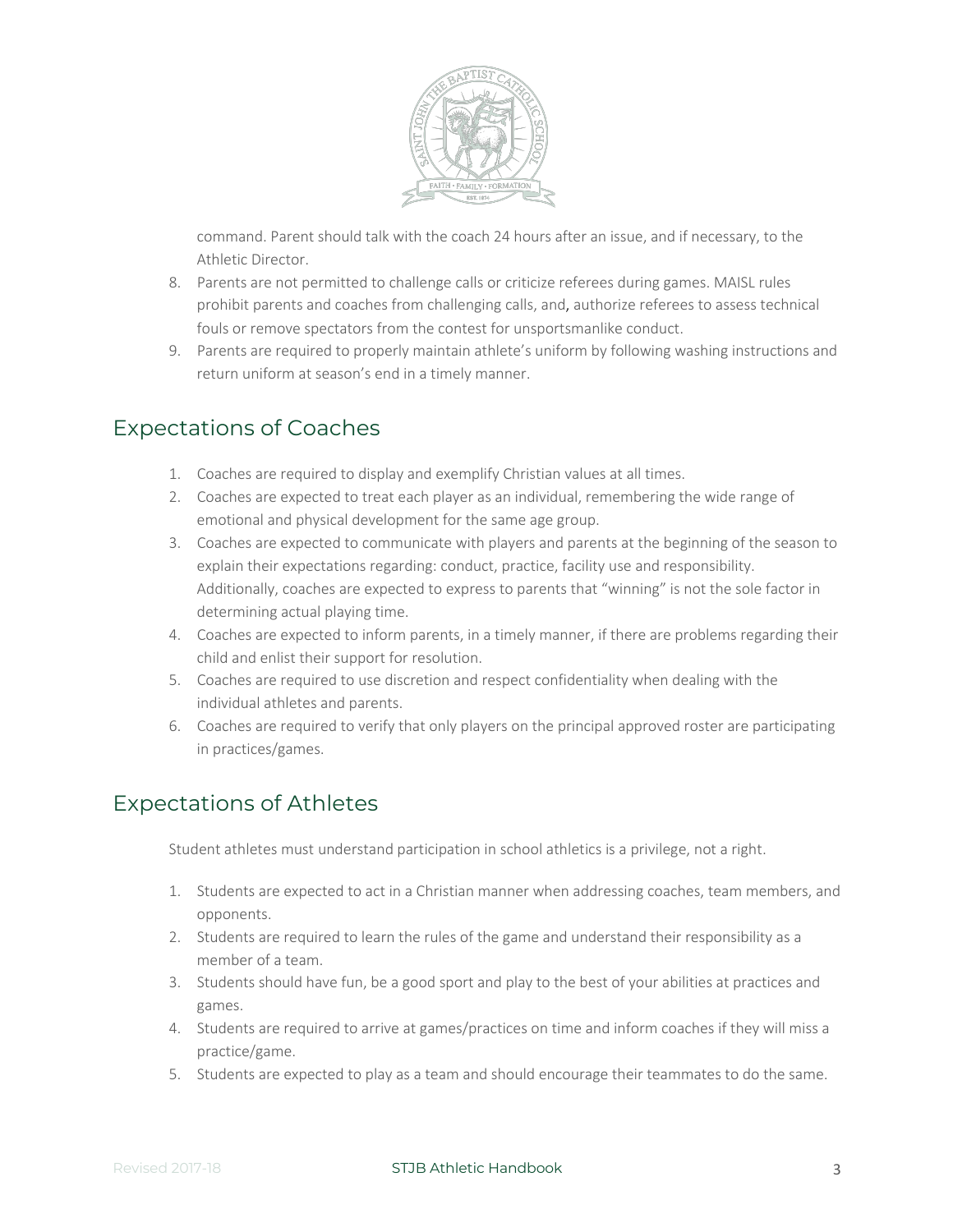

- 6. Students are expected to respect all property at both home and away games.
- 7. Students are required to communicate with and treat coaches, players, and officials with respect.
- 8. Students should talk with their parents about problems they are experiencing regarding coaches and/or teammates.
- 9. Students are permitted to wear their uniforms for games only.
- 10. Students are expected to arrive to games ready to play and dressed in their uniform. Playing time could be compromised if an athlete is missing a component of the uniform or required equipment.

### Grades

The Academic policy for student athletes is as follows:

Students must maintain a C average in all of their classes to participate in the Athletic Program. If a student's average falls below a C in any class, the student will be put on academic probation. This means that a student may participate in practices, but not in games, until a C average is reestablished. Extra Credit work will not be given to raise grades.

The students' grades will be monitored by the principal. If a student falls below a C average, the principal will notify the parents and coaches.

# **Discipline**

The Athletic Association regards the participation in sports a privilege and wants to stress to the athlete the importance of academic achievement.

Students are expected to handle themselves in a respectable manner at all times (before, during and after practice games) since they are representing Saint John School. If a student has received disciplinary action for a school related incident, this will carry over to sports activity.

Students must serve their detention before they can participate in any extracurricular activities, including practices and games.

In the case of suspension from school, students may not participate in organized sports until they are reinstated in school. Continued problems may lead to removal from the team or being banned from the program.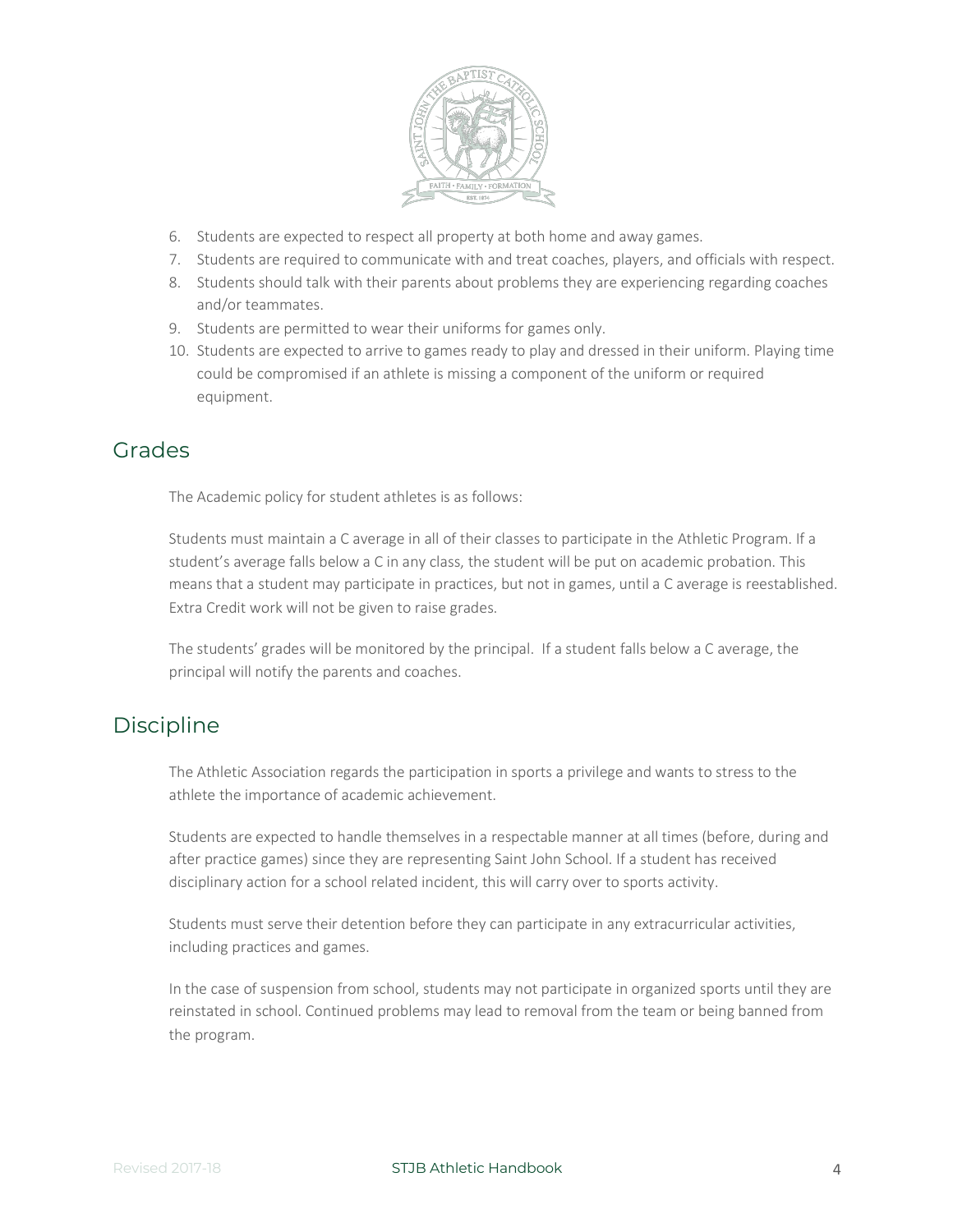

If a student is absent a full day from school, due to illness he/she may not participate in practice or a game on that day. A student must be at school by 11:30 a.m. in order to participate in the day's practice or game.

# Volunteer Policy

We ask that each participating family assist the Athletic Association by volunteering during each sport season. This ensures the continuation of a quality sports program. Those unable to volunteer their time will be required to pay \$25/ per shift at the end of each sport season, to reimburse a hired person. Coaches' families are not required to volunteer outside of coaching duties. Every adult volunteer or employee who works with the children of Saint John School or Parish must be in full compliance with the Diocese of Madison Safe Environment Policy.

# After School / Pick-up Policy

Students are not allowed to stay after school if practice is not immediately after school. Children are allowed back into the school five minutes before a scheduled practice. However, student-athletes with a parent-volunteer present to supervise are permitted to stay after.

The students that stay must follow these rules:

- 1. The only area the students can occupy is the front hall or cafeteria.
- 2. This should be used as a quiet homework time.
- 3. Students may go outside as a group, with the supervisor, after homework is completed.
- 4. No student may be in the gym until a coach is in the gym.
- 5. The students must be with the supervisor at all times and students must be respectful.
- 6. Students who wish to stay after school must submit a note to their classroom teacher from their parent. This note needs to include the name of the parent supervisor.

This privilege was given to aid parents and their children. If the above rules are not followed, The Athletic Association has the right to discontinue this policy.

Students must be picked up within 10 minutes after scheduled practice ends.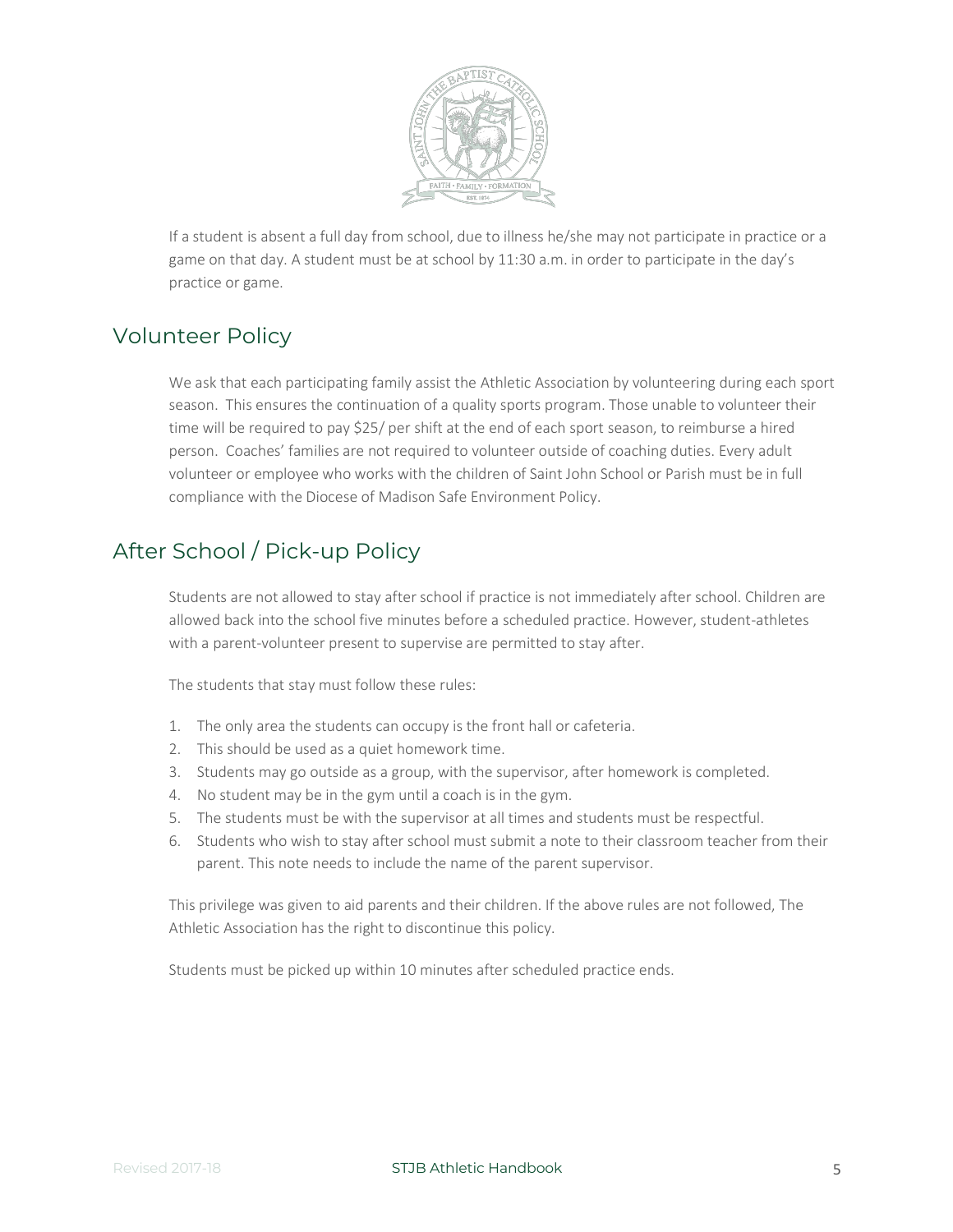

### Uniform Procedures

Uniforms will be handed out at a practice prior to the first game of the season. We expect uniforms to be returned at the end of the season, washed according to instructions, and in a timely manner. Parents must turn in a clean, undamaged uniform or a replacement fee will be assessed.

#### Team Manager

The Manager's responsibilities are the same as the players' in terms of attending practices and games. The Manager must attend all practices and games unless there is sufficient reason to be absent. Manager responsibilities may include: preparing equipment for practice, collecting practice vests and balls after practices, keeping statistics, filling water bottles during games and assisting the coach as needed.

#### League Protests

If you have a concern about a league or game situation, please contact the Athletic Director or the school principal. These people will then contact League Commissioners or the MAISL Advisory Board.

# Athletic Banquet /Sport Assembly

The Athletic Association will host an awards banquet for all athletes and their family in May. Trophies will be presented to the team and displayed in a trophy case within the school.

Individual medals and letters will be given to athletes at a school assembly after each sport season.

# Smoking, Drinking and Drugs

Smoking, drinking of alcoholic beverages or use of any drugs (other than a doctor's prescription) is prohibited. Any offense will lead to an immediate dismissal from the team. This code is enforced throughout the year, including during season(s) in which the athlete may not be competing. If an offense occurs during the athlete's off-season, the student athlete will be suspended from the next sport season that the athlete would compete in.